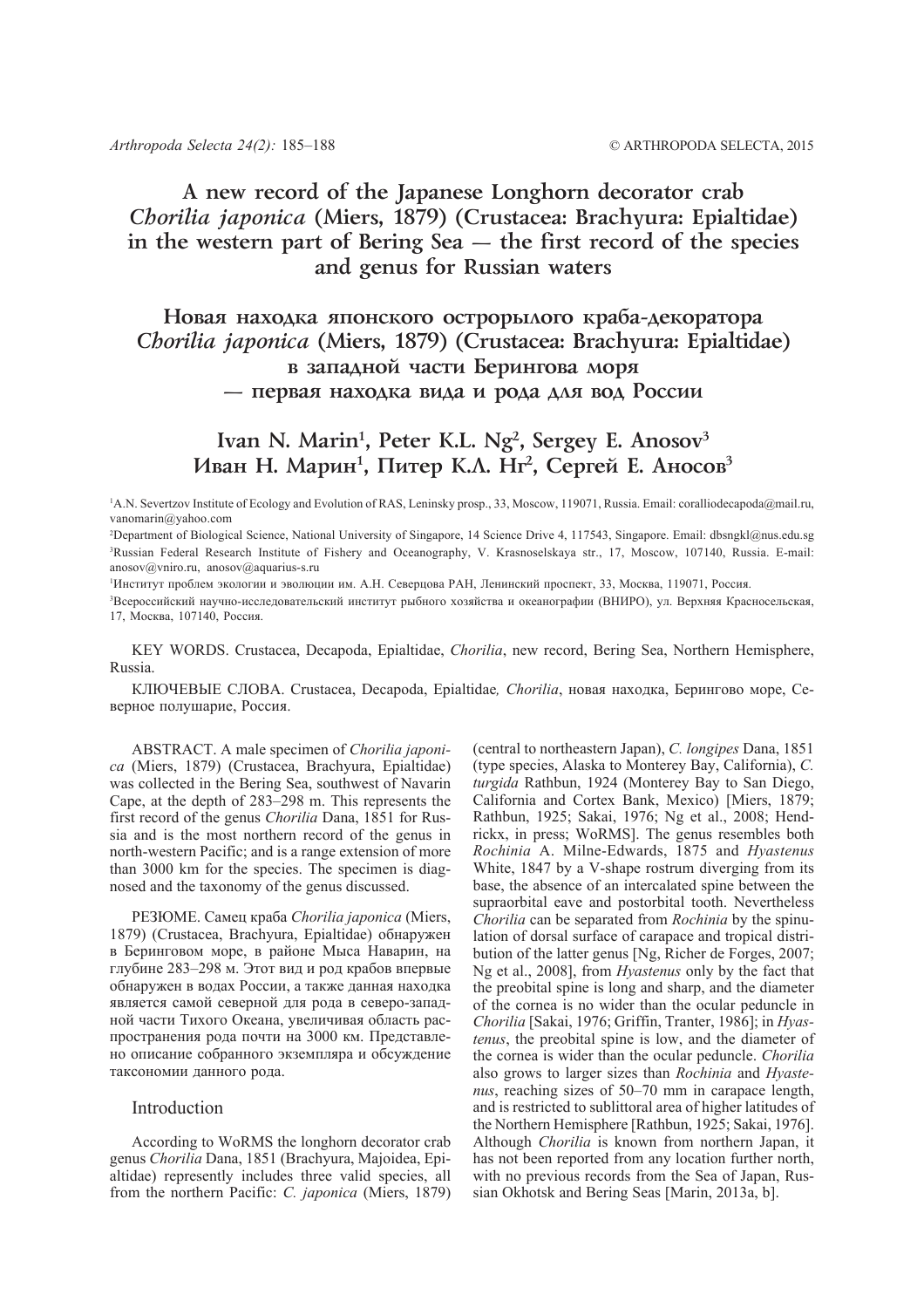However, during a fishing survey on the vessel "Stella Karina" in June 2014, the third author collected one male specimen of *Chorilia* in a trawl in the Bering Sea, southwest of Navarin Cape, at the depth of 283– 298 m. This is the first record of the genus *Chorilia* for Russia and the most northern record in the western North Pacific. The specimen best agrees with *Chorilia japonica* and represents a substantial range extension for the species of more than 3000 km.

#### Material and methods

The single mature male (cl 47.0 mm, cw 25.0 mm) was collected by third author by dredging on trawler "Stella Karina" in west part of Bering Sea, south-east of Navarin Cape, 61°5.2′N 179°4.8′W–61°57.1′N 179° 3.7′W, at the depth of 283–298 m, with water temperature about 3.2–3.7 °C, in 2 June 2014. Other animals in the same trawl were pandalid and crangonid shrimps *Pandalus borealis*, *Argis ovifer*, *Neocrangon communis* as well as remains of unidentified suberitid sponges, brittle stars, sea urchins, squids and fishes. The collected specimen was photographed alive and then fixed with 70% solution of ethanol. The specimen is deposited the collection of Zoological Museum of Moscow State University (ZMMU). Carapace length (cl, in mm), the distance from tip of rostrum to postero-dorsal margin of carapace, and carapace width (cw, in mm), the distance between lateral margins of carapace in its widest part, are used as standard measurements. Only primary synonyms are given.

Taxonomy

#### Epialtidae MacLeay, 1838 *Chorilia* Dana, 1851

### *Chorilia japonica* (Miers, 1879) Fig. 1.

*Hyastenus* (*Chorilia*) *japonica*: Miers, 1879: 27 [type locality: Japan, 41°40′N 141°10′E, 100 fathoms]

MATERIAL EXAMINED. Mature male (cl 47.0 mm, cw 25.0) mm), ZMMU — Pacific Ocean, west part of Bering Sea, south-east of Navarin Cape, trawler "Stella Karina", trawl No.50, 61°5.2′N 179°4.8′W–61°57.1′N 179°3.7′W, 283–298 m, 3.2–3.7 °C, coll. S. Anosov, 2 June 2014. Other animals in the same trawl were pandalid and crangonid shrimps *Pandalus borealis*, *Argis ovifer*, *Neocrangon communis* as well as remains of unidentified suberitid sponges, brittle stars, sea urchins, squids and fishes.

BRIEF DIAGNOSIS OF MALE (Fig. 1). Carapace pyriform; regions demarcated, gastric region with 2 sharp median tubercles, anterior one larger, epibranchial spines short, sharp, curved anteriorly; rostrum long (ca. 0.5 carapace length), spines long, slender, straight, diverging from base forming deep V-shape; preocular spine prominent, acutely triangular, directed obliquely; without intercalated spine between supraocular eave and postocular tooth; narrow U-shaped hiatus between supraocular eave and postocular tooth; basal antennal article long, narrow, with proximal spine and slender anterolateral spine; chelipeds elongated, dorsal margin of merus with 2 sharp teeth on proximal half, ventral margin with scattered small tubercles, dorsal and ventral margins of chela cristate; ambulatory legs elongated, subcylindrical, merus, carpus and propodus unarmed.

REMARKS. The genus *Chorilia* has generally been regarded as containing only one boreal species, *C. longipes* Dana, 1851, with three subspecies: *C. longipes longipes* Dana, 1851, *C. longipes turgida* Rathbun, 1924, and *C. longipes japonica* (Miers, 1879) [see Rathbun, 1925: 202; Garth, 1958: 263; Griffin, Tranter, 1986: 112]. Ng et al. [2008: 102] treated all three as full species. The differences between the two American species have been discussed at length by Rathbun [1925] and Garth [1958], and are most easily separated by the degree of spinulation on the dorsal surface of the carapace (more spinulated in *C. turgida*), the proportions of the movable articles of the antenna (relatively more slender and longer in *C. turgida*) and their mostly discrete distributions (see earlier). *Chorilia japonica* was described by Miers [1879: 27] from Japan, and he noted that it differed mainly from the American taxa by possessing relatively shorter more divergent, shorter spines on the basal antennal article and less spinulated upper surface of the merus of the cheliped. Of these, the only feature that seems to usually work is the more divergent rostral spines; the other characters being too variable. Although American *Chorilia* species usually have the distal half of the rostral spines being subparallel rather than continuously divergent, it is not always the case [e.g., see Garth, 1958: Pl. 30 fig. 2 for *C. turgida*]. Another character that works in adult specimens is the relative proportion of their ambulatory legs; *C. japonica* has proportionately shorter meri [cf. Fig. 1d; Miers 1879: pl. 1 fig. 2; Sakai, 1976: pl. 78 fig. 3] compared to *C. longipes* and *C. turgida* [cf. Rathbun, 1925: pl. 225; Garth, 1958: pl. 30 figs. 1, 2]. A revision examining a large series of specimens of all three species, preferably with molecular-phylogenetic analysis would be useful to throw more light on their taxonomy.

The present specimen from Russia agrees best with *C. japonica* in all the salient characters discussed above, and it seems best to refer it to this taxon for the time being. *Chorilia japonica* has been reported from the islands of Shikoku to Hokkaido in Japan [Sakai, 1976; Miyake, 1998]. In view of the substantial distance (some 3000 km) between the present location and where it was last reported in Japan, a larger series of specimens from Russia is clearly necessary for further comparisons.

The discovery of *C. japonica* in Russian waters is not surprising and follows reports of several other decapod species recently recorded from Russia and adjacent regions [Marin et al., 2011; Marin, 2013c–e; Hong, Lee, 2014].

ACKNOWLEDGEMENTS. The present study was supported by Grant of the President of the Russian Federation MK-4481.2014.4 and Russian Foundation of Fundamental Research (grants ## 14-04-10183\_k, 15-04-05125\_a). The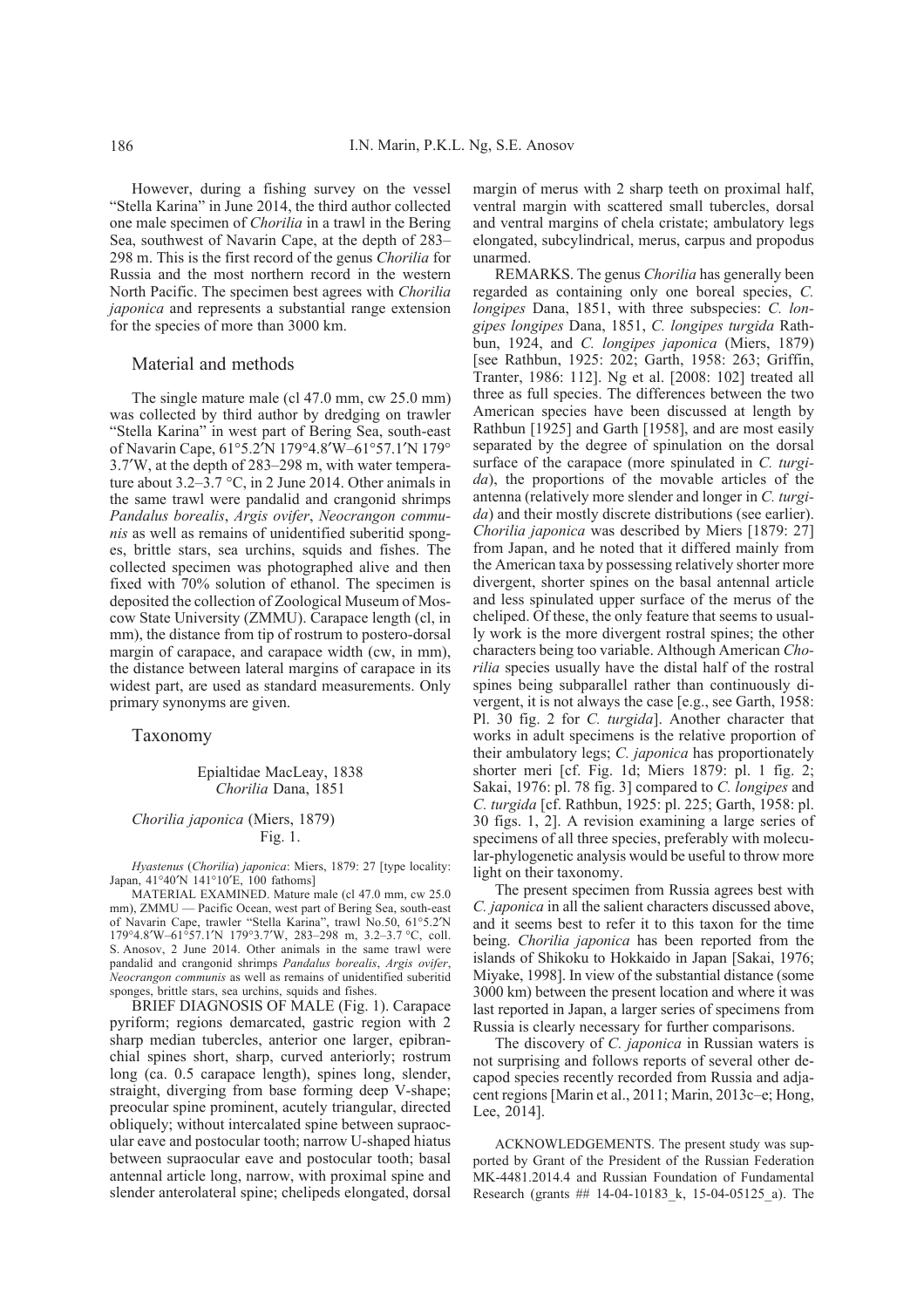

Fig. 1. Male specimen of *Chorilia japonica* (Miers, 1879), ZMMU, from western part of Bering Sea: *a–c —* specimen covered by small sponge (possibly, Suberitidae); *d* — cleaned specimen, dorsal view; *e* — carapace, dorsal view; *f* — carapace, lateral view. Риc. 1. Самец *Chorilia japonica* (Miers, 1879), ZMMU, из западной части Берингова моря: *a–c* — внешний вид только что выловленного животного, обросшего губками (возможно из семейства Suberitidae); *d* — очищенный от губок экземпляр, вид сверху; *e* — карапакс, вид сверху; *f* — карапакс, вид сбоку.